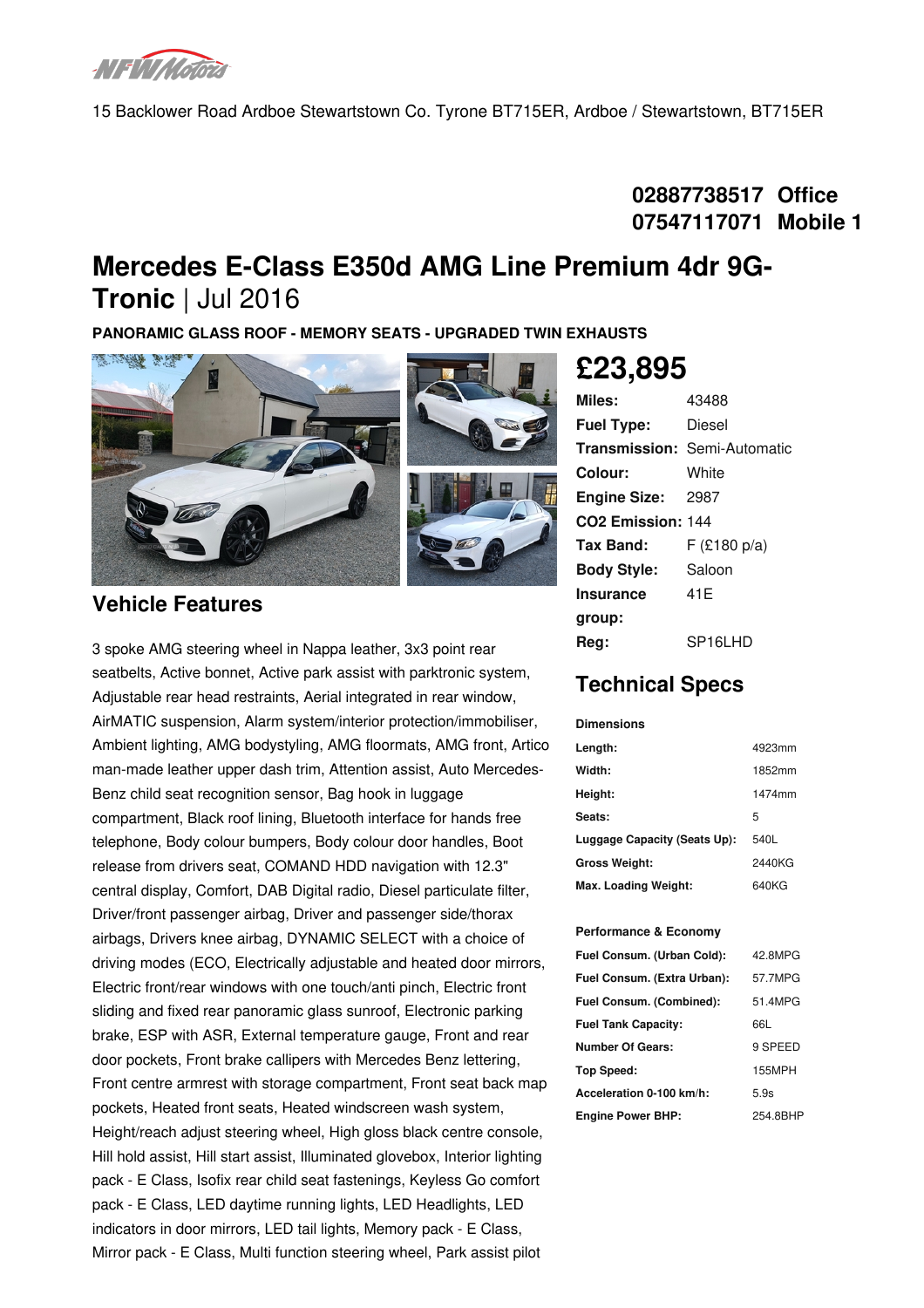with front and rear park assist, Polished aluminium waistline, Pre-Safe anticipatory safety system, rear apron and side skirts, Remote central locking, Run flat tyres, Seatbelt warning, Seat occupancy sensor, Smartphone integration with Apple CarPlay, Speed sensitive power steering, Sport, Sport+ and Individual), Steering wheel gearshift paddles, Storage net in luggage compartment, Sunglasses holder, Sunvisors with illuminated vanity mirrors, Touchpad with control wheel, Twin exhaust pipes, Tyre pressure monitoring system, USB/aux input socket, Warning triangle and first aid kit

# **Vehicle Description**

**2016 MERCEDES E350d AMG Line Premium 4dr 9G-Tronic**

#### **43,488 Miles with Service history**

Finished in stunning White

### A**MG LINE PREMIUM PACKAGE with additional extras Including:** LED daytime running lights Xenons Parking sensors front and rear

**Reversing Camera**

Tinted glass **MEMORY SEATS WITH HEATED SEATS** GLASS PANORAMIC GLASS SUNROOF TOUCH BUTTON BOOT CLOSE

Flat bottom multi-functional steering wheel Climate control Cruise control Bluetooth telephone SAT NAV

**Car has STUNNING added extras included - dechromed with a gloss black modified Grille, front splitter, black rear spoiler and diffuser with BLACK twin tail pipes**

**NEW 20" ALLOYS SHOWN are an optional extra of £1250**

**Absolutely stunning looking car with this huge spec and is totally immaculate inside and out AND very rare spec**

**Finance packages available Trade ins considered Warranty supplied**

**Call NFW Motors today to arrange a test drive or to discuss finance options.**